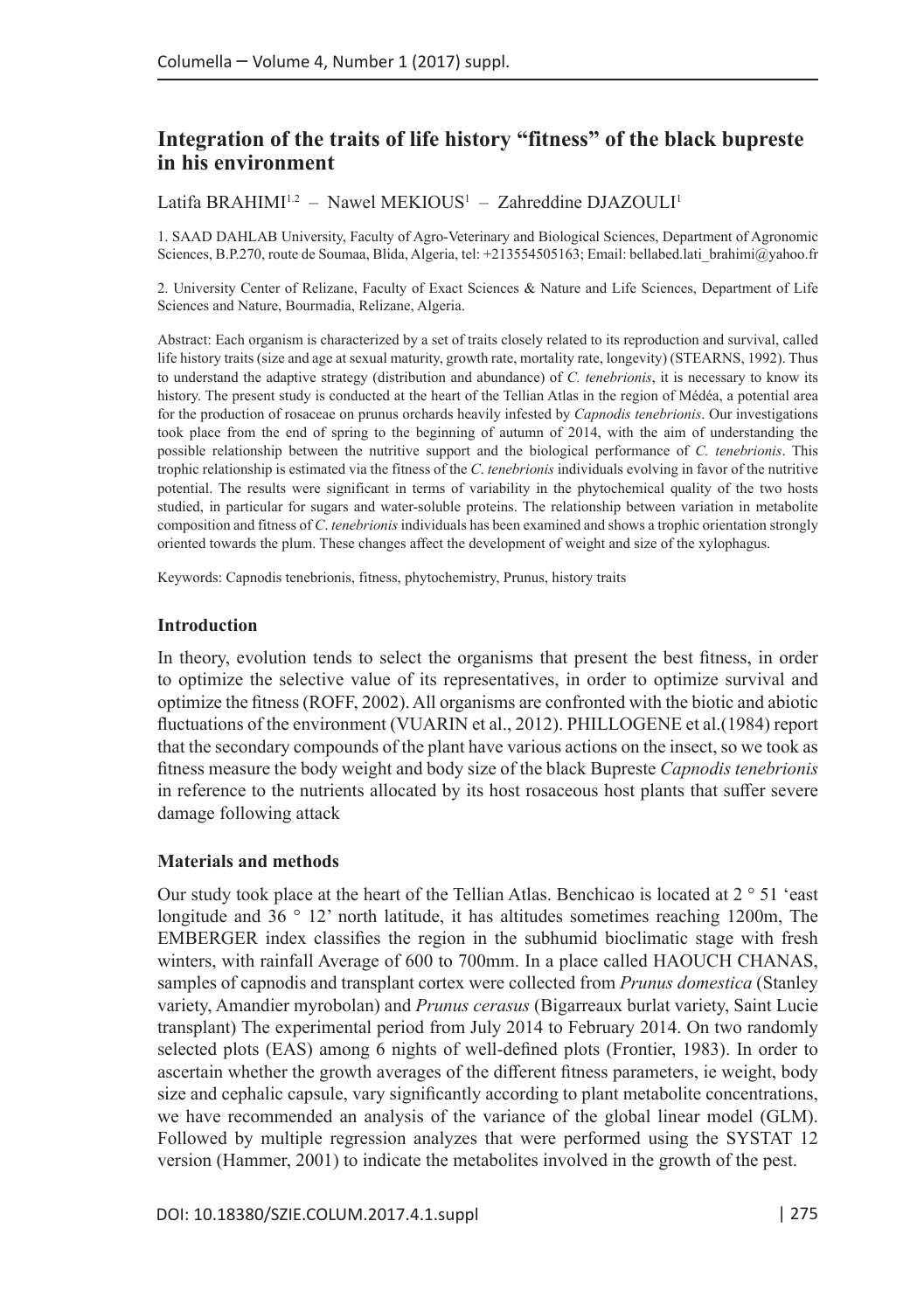#### **Results**

#### *Effect of the nutritional quality of the larvae of history traits of C. tenebrionis in time*

The general linear model (G.L.M.) shows a highly significant evolutionary disparity between the various parameters (Figure 1A) and that the season and species parameter has a significant effect on the fitness evolution (Figures 1B and 1C).



*Figure 1: Graphical representation by G.L.M. Of the evolution of the packaging of C. tenebrionis. E-sp=Early spring, Sp= Spring, Ear-aut= Early autumn.* 

The chemical compounds produced by plants are probably the most important factor controlling the behavior of insects in nature. Similarly, the results of larval weight evolution (Figure 1) show a sucking profile of the larvae on Plum tree with the exception of mid August, which shows low weights by intake of their previous ones, assumed to be linked to completion Of the life cycle of the pest at that time on the host plant, and that the proclaimed weight is that of the first larval stages of the new generation. Unlike the Plum tree, the Cherry tree contains small measurements of weight supposed to be related to the poor phytochemical quality contained. Nonacs (2000) shows that when the internal state of the individual is not constant, the optimal behavior will not be the same at all times. For anybody, the increase in fitness associated with a change in a trait is often counterbalanced by a decrease in fitness associated with a change in another trait, at least one of which will be superior to others in an environment particular. This should be selected (Moiroux et al., 2012). In the same idea, it is interesting to note that the results obtained in the study of the analysis G.L.M. Carried out on the various fitness measures (fig. 1) and supplemented by multiple regression (fig. 3 and fig. 4) show a balanced growth between the different life history traits of *Capnodis tenebrionis* evolving on Plum tree with a significance for each conditioning parameter weight, body size and size of the cephalic capsule as opposed to the larvae on Cherry which evolve in a non-harmonious manner where no significance was noted between the different parameters of the conditioning

#### *Key parameters influencing evolution of life history traits of C. tenebrionis larvae*

The different fitness measures obtained from larvae *C. tenebrionis*, there is a multiple regression of the metabolite concentrations of the two *Prunus* host species.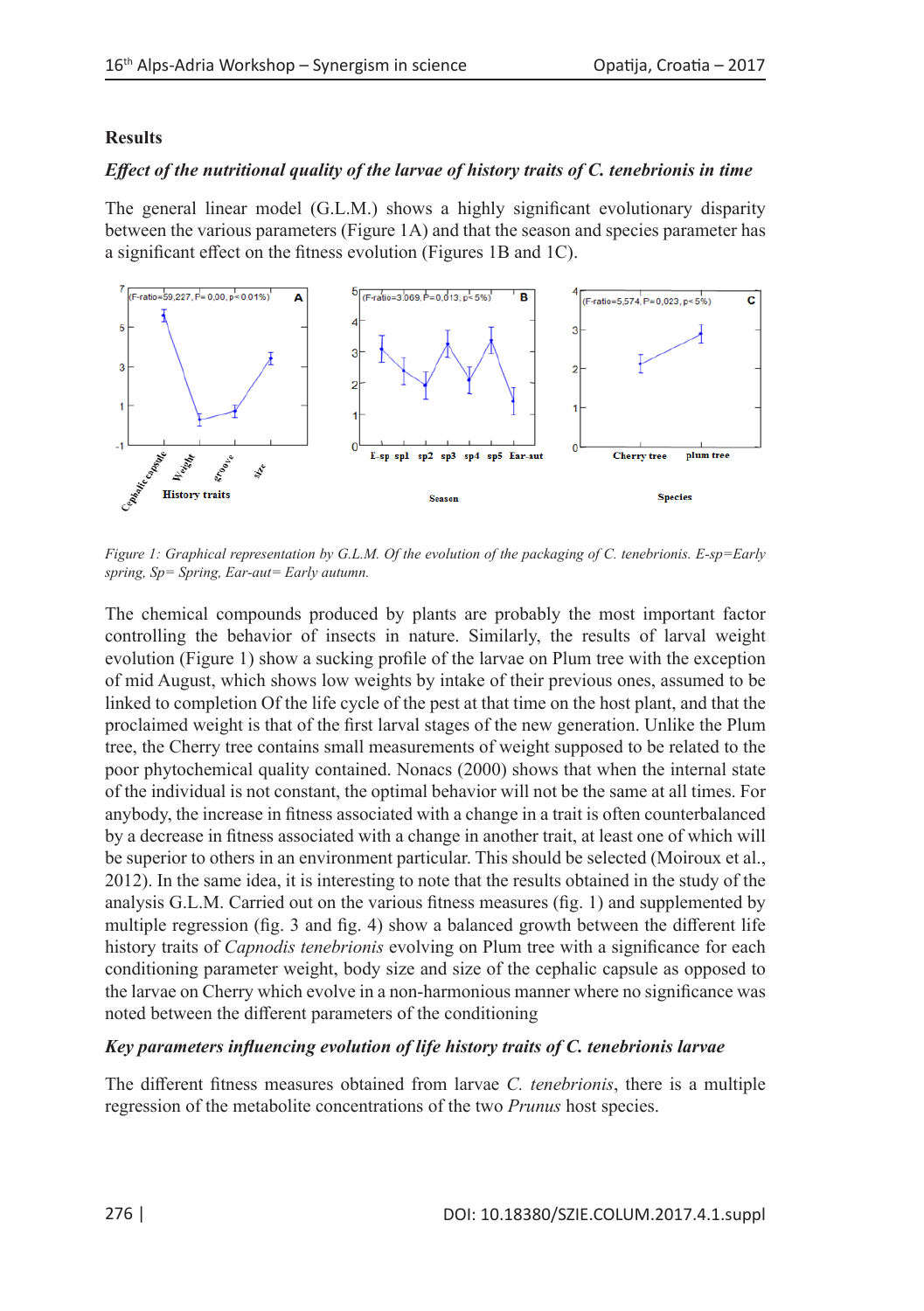| size                  | Coeff.    | Std.err. |           | р         | $R^{\wedge}2$ |
|-----------------------|-----------|----------|-----------|-----------|---------------|
| Constant              | 5,5539    | 2,1458   | 2,5883    | 0,060796  | $^{\circ}$    |
| carbohydrate          | 0.79532   | 0.31103  | 2,557     | 0.062835  | 0.012267      |
| Water-soluble Protein | $-86,955$ | 18,747   | $-4,6383$ | 0,0097468 | 0.59201       |
|                       |           |          |           |           |               |
| weight                | Coeff.    | Std.err. |           | p         | $R^{\wedge}2$ |
| Constant              | 5,5539    | 2,1458   | 2,5883    | 0,060796  | $\mathbf 0$   |
| carbohydrate          | 0,79532   | 0,31103  | 2,557     | 0,062835  | 0,012267      |
| Water-soluble Protein | $-86.955$ | 18.747   | $-4.6383$ | 0.0097468 | 0.59201       |

*Table 1: Multiple regressions applied to changes in weight and size as a function of secondary metabolites on plum tree by contribution to carbohydrates and water-soluble proteins.* 

The evaluation of weight and size development in relation to secondary metabolites (Figure 2) reveals very marked differences between the observed values and the predicted maximum values.



*Figure 2: Amplitude of weight growth (a) and size (b) of larvae of C. tenebrionis on plum tree by intake of sugars and water-soluble proteins*

*Table 2: Multiple regressions applied to changes in weight and size as a function of secondary metabolites on Cherry tree by contribution to proline and proteins*

| Coeff.<br>Std.err. |                                                                                           | р                            | $R^2$      |
|--------------------|-------------------------------------------------------------------------------------------|------------------------------|------------|
|                    | 4,3437                                                                                    | 0.012217                     | 0          |
|                    | $-2,5514$                                                                                 | 0.063213                     | 5,6206E-05 |
|                    | $-3,3686$                                                                                 | 0,02808                      | 0,31526    |
|                    |                                                                                           |                              |            |
| Std.err.           | t                                                                                         | р                            | $R^2$      |
| 2,9403             | 5.4987                                                                                    | 0,011837                     | 0          |
| 9,3634             | $-3,5389$                                                                                 | 0,038393                     | 0,13886    |
| 10.429             | $-3,2159$                                                                                 | 0.048735                     | 0.23575    |
| 8.272              | $-5.2844$                                                                                 | 0.013218                     | 0.59182    |
|                    | 0.92549<br>$-3,1027$<br>$-2.3396$<br>Coeff.<br>16.168<br>$-33,136$<br>$-33.54$<br>-43.712 | 0.21306<br>1,2161<br>0,69452 |            |

The multiple regressions applied for the phytochemical constituents of the two *Prunus* (Plum tree, Cherry tree) and the curves obtained revealed that in Plum tree, the weight evolution and the growth of its size related to the accumulation of sugars and proteins Water soluble. These results are in agreement with Rhoades (1976), who consider that the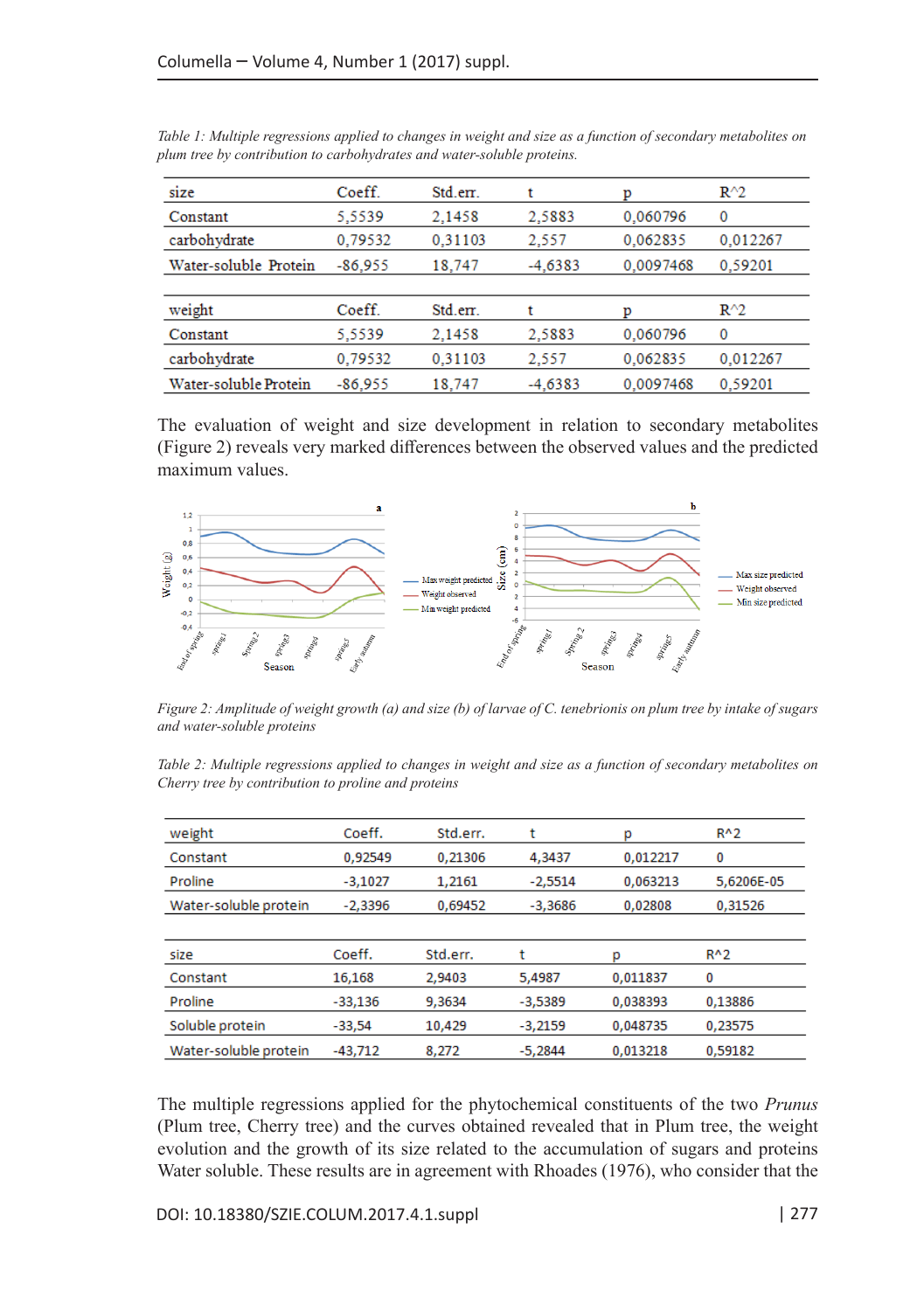favorable conditions for the development of certain phytophages are created during sugar initiation, which is followed by depression of protein levels and accumulation of protein, amino acids. Similar observations of Bidon (1993), confirm that the low sugar level increases susceptibility to some parasites. Sugar is the main source of energy for insects. On the other hand, some species are capable of completely replacing carbohydrates with lipids or proteins (Guessous, 1948); hence the positive correlation with the water-soluble proteins. The work carried out by Bezzala (2005) indicates that protein synthesis is closely linked to the metabolism of sugars during the respiration process from the Krebs cycle, which gives the carbon skeleton for the synthesis of proline. However, in Cherry tree, weight evolution and size growth are related to the accumulation of proline and soluble and water-soluble protein, according to Ramanjulu and Sudhakar (1997) in Bezzala (2005). At the cellular level, increase in the concentration of amino acids, especially proline, has been observed in several species of plants subjected to a water stress, these words confirm the remarks of Martinez (2008), who considers that the capnode is a pest of weakness, and develops only on trees weakened by diseases or by a bad physiological state of the attacked subject.

 It is essential to relate these life history traits to each other to highlight the evolutionary trade-offs that may link them (VUARIN et al., 2012). According to ROFF (2002) compromise appears when the increase in the value of one trait occurs to the detriment of another trait. This is also confirmed by VUARIN et al. (2012) who finds the traits of life history not being independent of each other.

The prediction of deviations over time over plum tree shows maximum growth in late July and early September in relation to size and cephalic capsule growth (Figure 14), due to a maximum accumulation of reserves at the last larval stage, enabling a better transition to the pupal stage. Similarly, predictions of size differences over time in relation to the cephalic capsule and weight show homogenization and near growth intervals (Figure 16). The larval growth on cherry tree does not present a large difference between the maximum and minimum values of the size, but they know very small measurements at the beginning to be connected to the dormant early entry of the Cherry tree comparing to the Plum tree, which can be reflected. On the course of the life cycle of Capnodis tenebrionis.

#### **Conclusions**

As a sum of all results, it can be argued that developmental variability is strongly related to the phytochemical quality of host plants, whose metabolites are the main tools of plantliving co evolution that applies to all levels of organism pest, and which is expressed at all stages of the development of the plant

#### **References**

- Bezzala A. 2005. Essai d'introduction de l'arganier (Argania spinosa (L.) Skeels) dans la zone de M'doukelet évaluation de quelques paramètres de résistance à la sécheresse. Mémoire. Magistère en Sciences Agronomiques. Option : Forêt et conservation des sols. Université El Hadj Lakhdar Faculté des Sciences -Batna. Algérie. 143p.
- Bidon Y., 1993 Influence des sucres solubles et de l'azote sur la croissance, le développement et l'utilisation de la nourriture par la tordeuse des bourgeons de l'épinette (Choristoneura fumiferana (Clem.)).Thèse de Maîtrise ès Science. Université Laval, Ste-Foy (Québec), Canada. 63pp.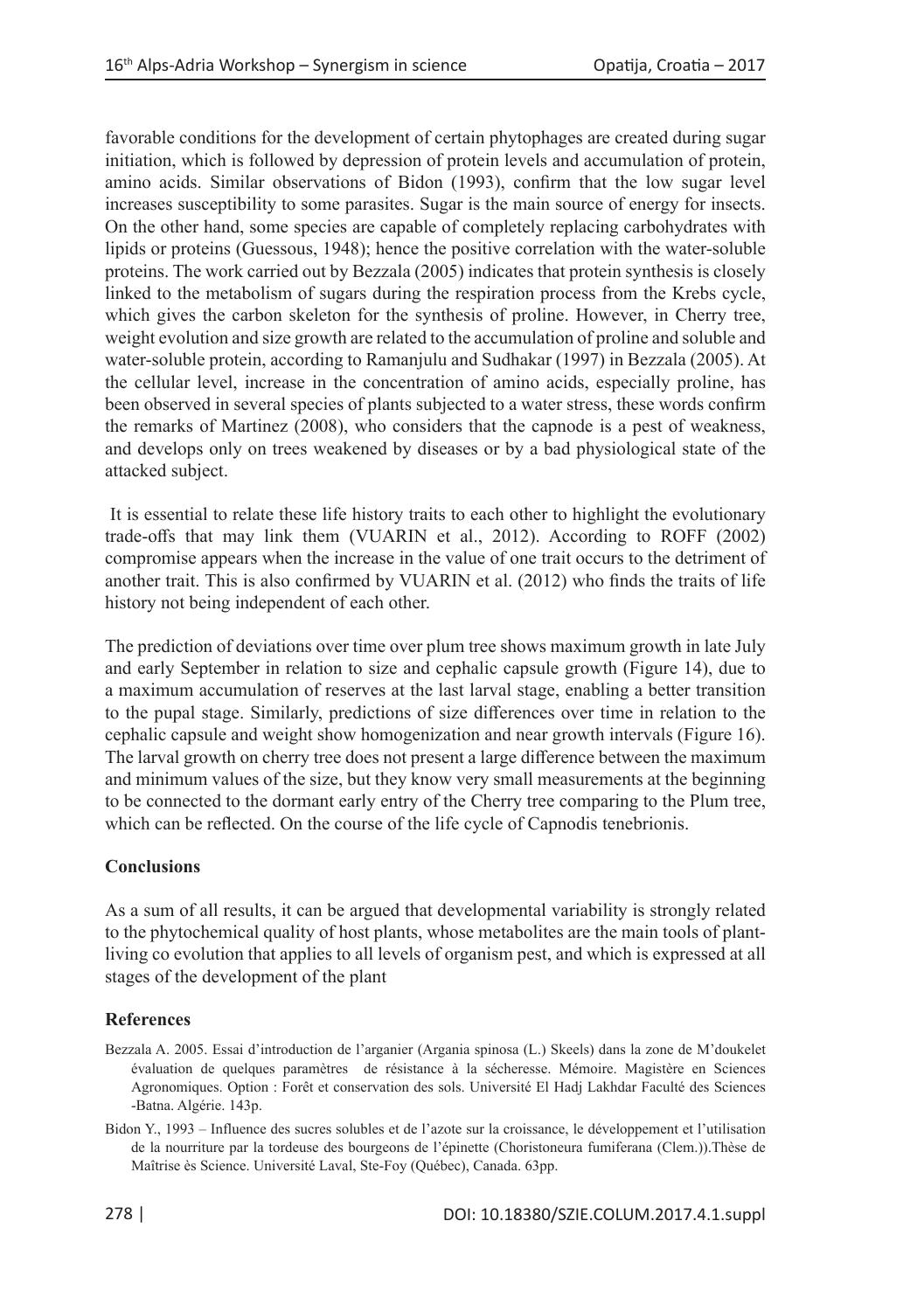- Frontier S., 1983. L'échantillonnage de la diversité spécifique. In Stratégie d'échantillonnage en écologie. Frontier et Masson édit., Paris (Coll. d'Ecologie), 494 p.
- Guessous A., 1948. Le Capnodage dans la région de Casablanca. 219: 42-44.
- Hammer O., Harper D.A.T., Ryan P. D., 2001. PAST: Paleontological statistics software package for education and data analysis, Palaeont. Electron. 4 :1.
- Martinez M., 2008. Les insectes xylophages : qui sont-ils ? Que mangent-ils ? Rev Horticole. Montpelier. 508 :11-13.
- Philogene BJR, Arnason JT, Towers GHN, Abramowski Z, Campos F, Champagne D, et al. Berberine: a naturally occurring phototoxic alkaloid. J Chem Ecol. 1984;10(1):115–23. doi: 10.1007/BF00987648. pmid:24318233.
- Stearns S.C. 1992. The life history evolution successes, limitation and prospect. Naturewissenschaften 87:476- 486.
- Ramanjulu S., Sreenivasalu N, Giridhara S., Sudhakar C., 1998. Photosynthetic characteristics in mulberry during water stress and rewatering. Photosynthetica 35: 259-263. DOI: 10.1023/A:1006919009266
- Rhoades, D.F. & Cates, R.G., 1976. Toward a general theory of plant antiherbivore chemistry. Recent Advances Phytochemistry, 10: 168-213
- Roff, D.A. (2002). Life History Evolution. Sinauer Associates Inc., Sunderland
- Vuarin P, Allemand R, Moiroux J, van Baaren J, Gilbert P, 2012. Geographic variations of life history traits and potential trade-offs in different populations of the parasitoid Leptopilina heterotoma. Naturwissenschaften 99:903-912. doi : 10.1007/s00114-012-0972-7.